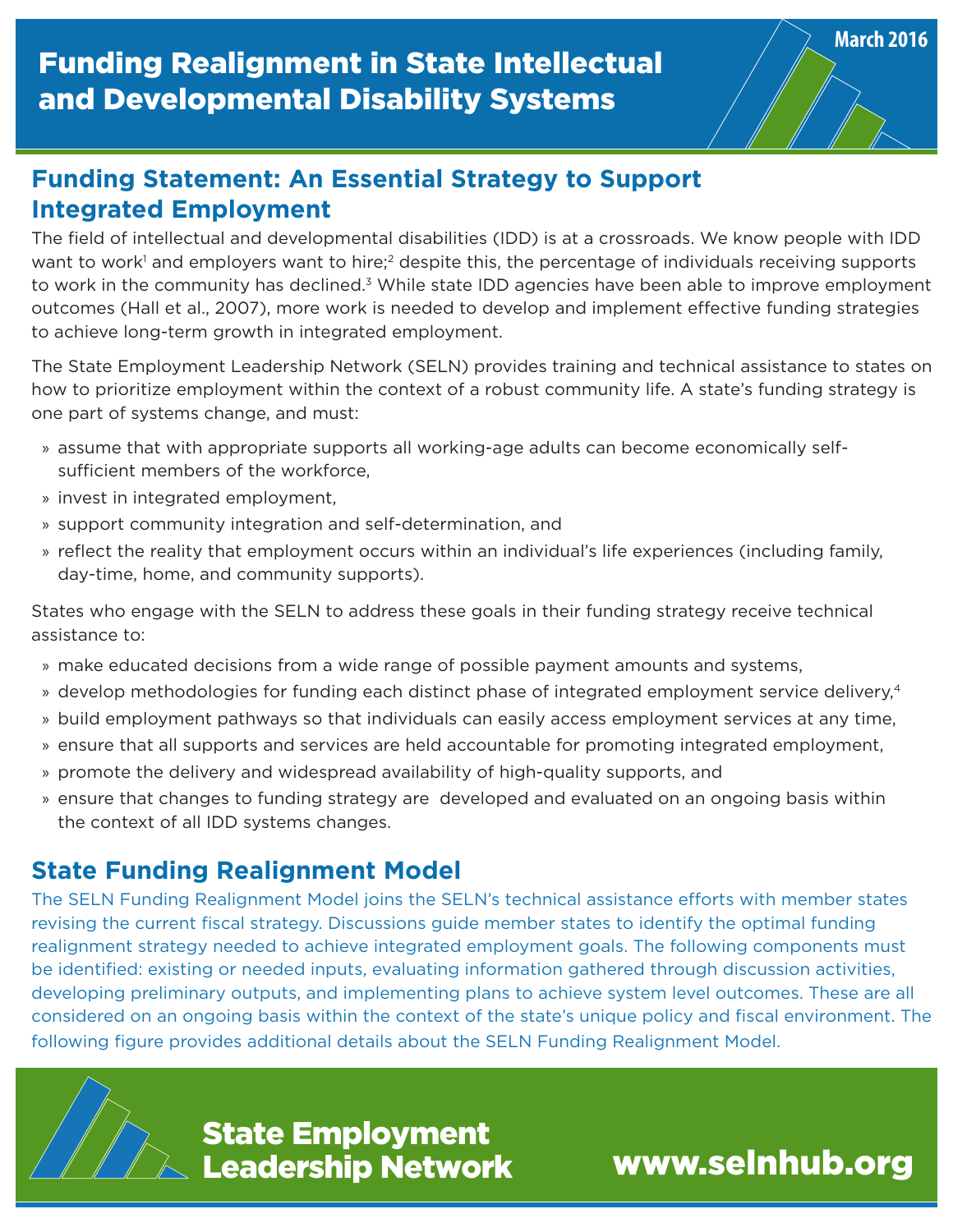

State IDD, VR, ED, Medicaid staff; provider agency staff (employment and other services), individuals with IDD, families, case management, rate development contractors

# **CURRENT FISCAL STRATEGY**

Rates, services, billable activities, allocation process, interagency process

# **STATE ADMINISTRATIVE PROCESS**

Service process, capitation, multiple waivers, capacity of case management staff, needs assessment/service planning



### **DISCUSSION OF**

Goal of funding realignment (CMS, ADA, DOJ)

+ and – of current funding system

Why previous funding changes didn't work

What people with IDD need to choose work

Services needed to obtain employment

Services needed to maintain employment

Use of multiple funding sources (IDD, VR, ED, other)

Billable activities

Skills that employment professionals and provider agency leaders need to support more people to work

Skills and information that case managers need to support more people to work

Other barriers to employment

How to make funding simple to understand and implement

**SHORT-TERM**

Cost model new rates and fiscal strategy

Educate stakeholders

Incorporate feedback from modeling and stakeholders

## **INTERMEDIATE**

Funding for integrated employment is effective and efficient to support system's goals

Plans to improve capacity building, interagency process, case management, transportation, performance measurement, etc. in development

# **LONG-TERM**

State's overall fiscal strategy supports more people in integrated employment than other services

Individuals lead lives similar to others of typical age, community, culture, etc.

Individuals lead fulfilling lives similar to others of their age, community, and culture

# **AGREEMENT ON**

Goals of fiscal strategy

What will add to the system and what will be removed

Changes needed to billable activities, level of need assessment, service definitions, outcomes of services, and timelines for services

How to explain proposed fiscal strategy changes

Other needed systems changes and processes (i.e. QA/QI, outcome data collection) to implement

How to explain when different funding sources will be used



# **SELN: USING THE FUNDING REALIGNMENT PROCESS TO SUPPORT EMPLOYMENT SYSTEMS CHANGE**

# **CONTINUOUS ASSESSMENT OF THE STATE POLITICAL AND FISCAL ENVIRONMENT**